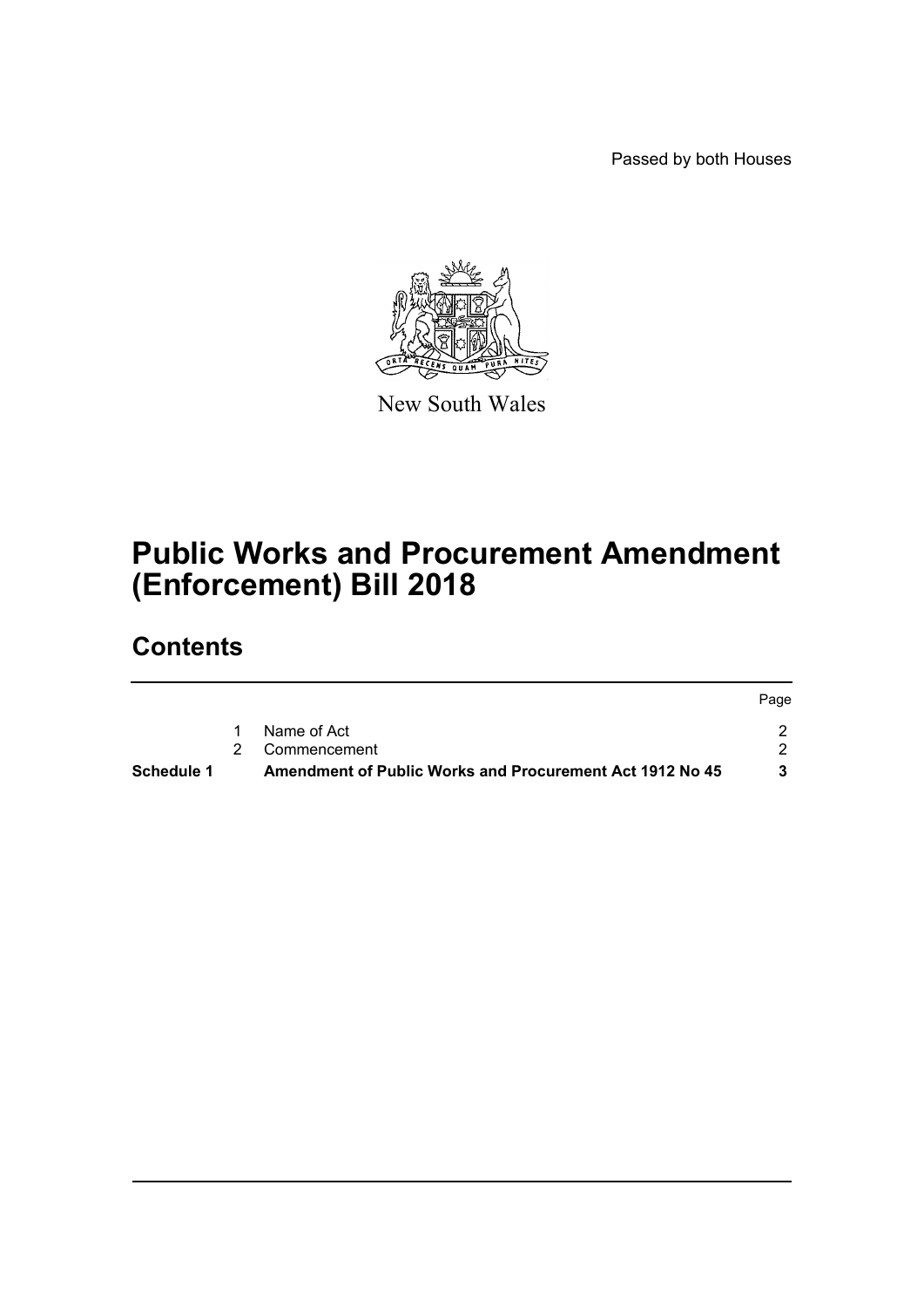*I certify that this PUBLIC BILL, which originated in the LEGISLATIVE COUNCIL, has finally passed the LEGISLATIVE COUNCIL and the LEGISLATIVE ASSEMBLY of NEW SOUTH WALES.*

*Legislative Council*

*Clerk of the Parliaments*

 *2018*



New South Wales

# **Public Works and Procurement Amendment (Enforcement) Bill 2018**

Act No , 2018

An Act to amend the *Public Works and Procurement Act 1912* to provide for the enforcement of certain directions and policies of the New South Wales Procurement Board concerning procurements to which international procurement agreements may apply.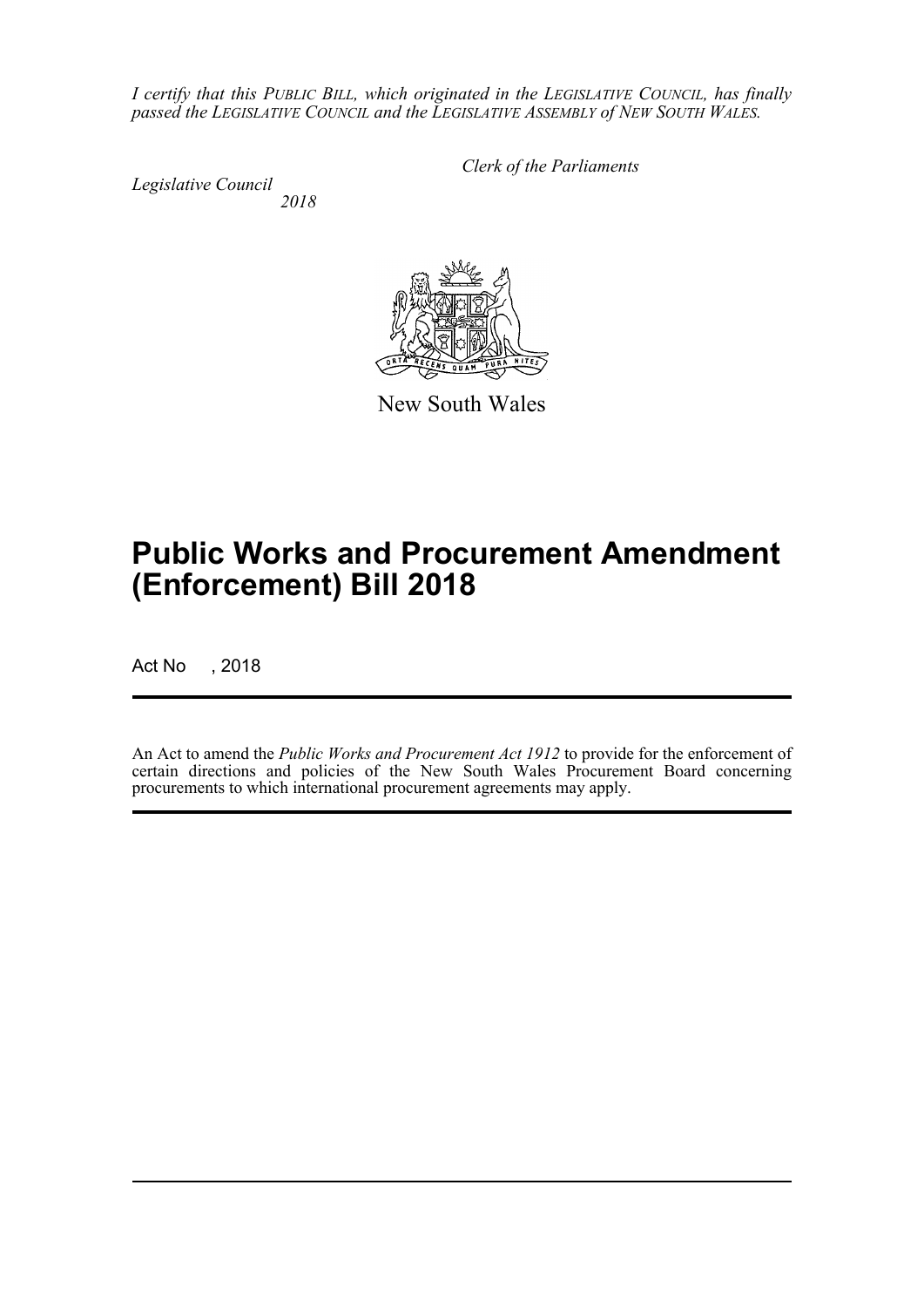# <span id="page-2-0"></span>**The Legislature of New South Wales enacts:**

# **1 Name of Act**

This Act is the *Public Works and Procurement Amendment (Enforcement) Act 2018*.

### <span id="page-2-1"></span>**2 Commencement**

This Act commences on a day or days to be appointed by proclamation.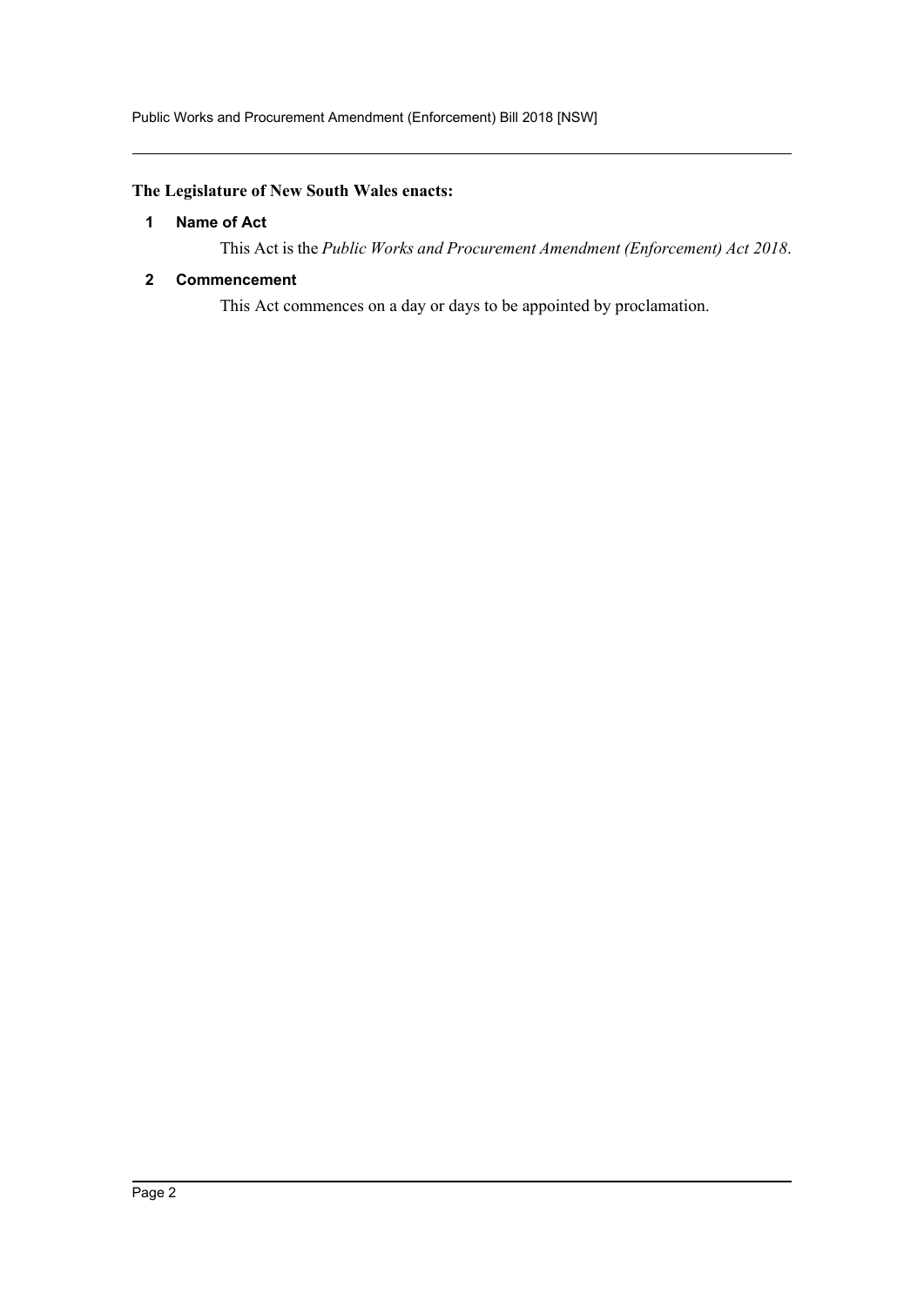# <span id="page-3-0"></span>**Schedule 1 Amendment of Public Works and Procurement Act 1912 No 45**

# **[1] Section 162 Definitions**

Omit the definition of *Board direction*. Insert in alphabetical order:

*affected applicant*, in relation to an alleged contravention or proposed contravention of an enforceable procurement provision, means:

- (a) a person (or a partnership or other group of persons):
	- (i) that supplies, or could supply, goods or services, and
	- (ii) whose interests are affected by the alleged contravention or proposed contravention, or
- (b) any other person, group of persons or body of a kind prescribed by the regulations.

*Board direction or policy* means a direction or policy issued by the Board under section 175.

*enforceable procurement provision* means a provision of a Board direction or policy (or a provision of a document referred to in a Board direction or policy) that is expressed to be an enforceable procurement provision by the direction or policy.

*international procurement agreement* means an international agreement that applies to procurements by Australian Governments and covers procurements by New South Wales.

*procurement list* means a list of suitable suppliers (including suppliers selected using a prequalification scheme) intended to be used more than once for procurements by or for one or more government agencies, but does not include a procurement panel.

*procurement panel* means a panel of suppliers for procurements by or for one or more government agencies who, following successful tenders, have entered into contracts for inclusion on the panel.

*public interest certificate*—see section 176G.

# **[2] Section 172 Functions of Board**

Omit section 172 (1) (c) and (d). Insert instead:

- (c) to issue directions or policies under section 175 that apply to government agencies,
- (d) to monitor compliance by government agencies with the requirements of this Part (including Board directions or policies),

#### **[3] Section 175 Board may issue directions or policies for government agencies**

Omit section 175 (1) and (2). Insert instead:

- (1) The Board may issue:
	- (a) directions to government agencies regarding the procurement of goods and services by and for government agencies, and
	- (b) policies that apply to the procurement of goods and services by and for government agencies.
- (2) A direction or policy may apply to government agencies generally or to a particular government agency.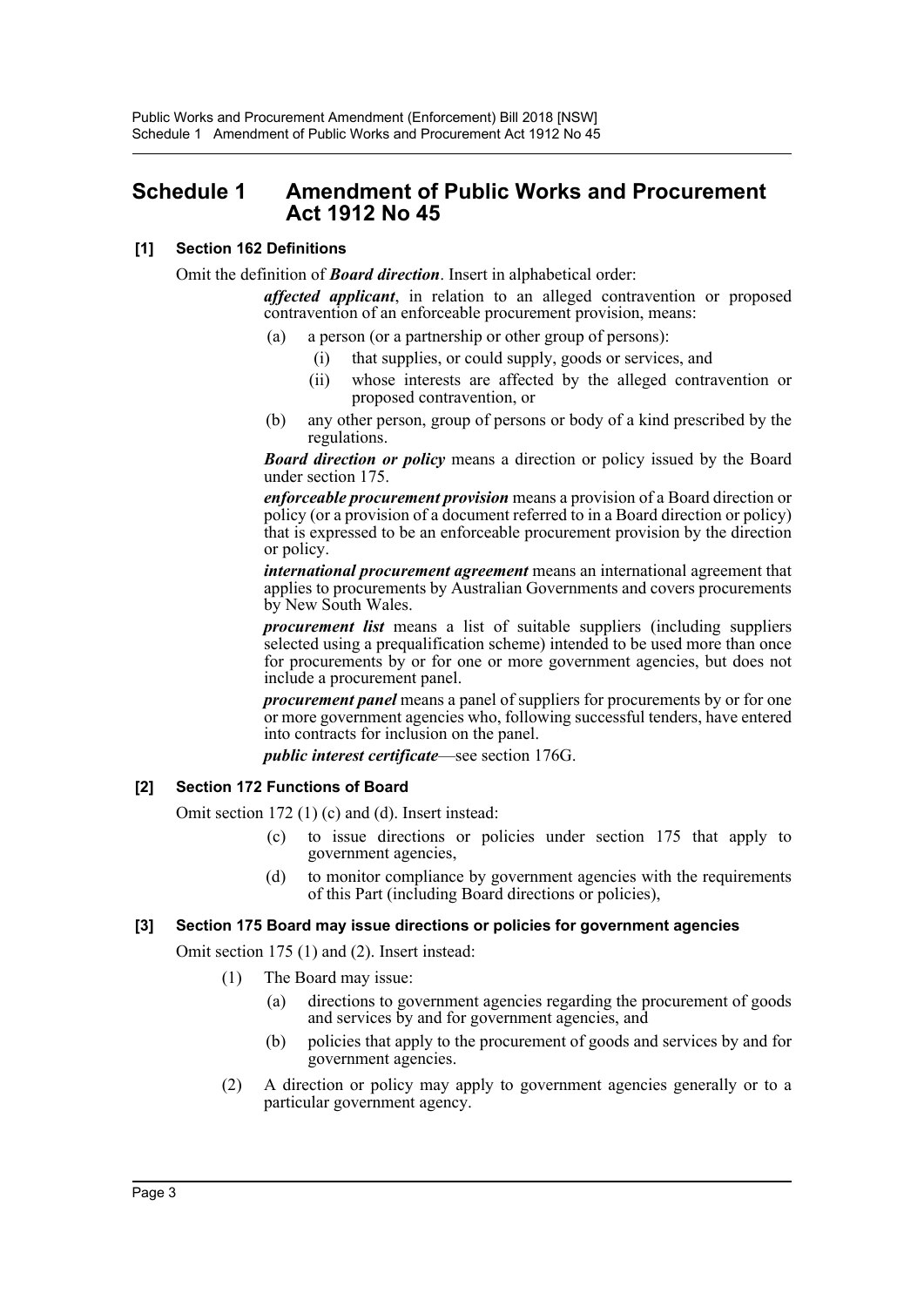- (2A) A direction or policy may apply, adopt or incorporate (whether with or without modifications) any publicly accessible document as in force or effect at a particular time or as in force or effect from time to time.
- (2B) All or some of the provisions of a direction or policy (or the provisions of a document referred to in the direction or policy) relating to an international procurement agreement may be expressed to be enforceable procurement provisions.

# **[4] Section 175 (3)**

Insert "or policies" after "directions".

#### **[5] Section 175 (4) (as inserted by the Modern Slavery Act 2018 No 30)**

Insert "and policies" after "directions".

#### **[6] Part 11, Divisions 5–7**

Insert after section 176:

# **Division 5 Complaints concerning enforceable procurement provisions**

#### **176A Affected applicant may make complaint**

- (1) A person (the *complainant*) may make a written complaint about the conduct of a government agency that it is alleged is a contravention or proposed contravention of an enforceable procurement provision if the person is an affected applicant in relation to the alleged or proposed contravention.
- (2) The complaint must be made to the government agency head of the agency concerned.
- (3) The complainant may withdraw a complaint by a further written notice given to the government agency head.

#### **176B Investigation of complaint**

- (1) A government agency head to whom a complaint is made under this Division must:
	- (a) investigate the conduct that is the subject of the complaint, and
	- (b) attempt to resolve the complaint by taking steps that, in the circumstances, are reasonable and prompt, and
	- (c) prepare a written report of the investigation.
- (2) The government agency head may discontinue the investigation if:
	- (a) the complainant withdraws the complaint, or
	- (b) the complainant informs the government agency head that the complainant considers the complaint to be resolved, or
	- (c) proceedings are commenced in the Supreme Court under Division 6 in relation to the conduct that is the subject of the complaint, or
	- (d) the government agency head considers it is reasonable to do so in the circumstances.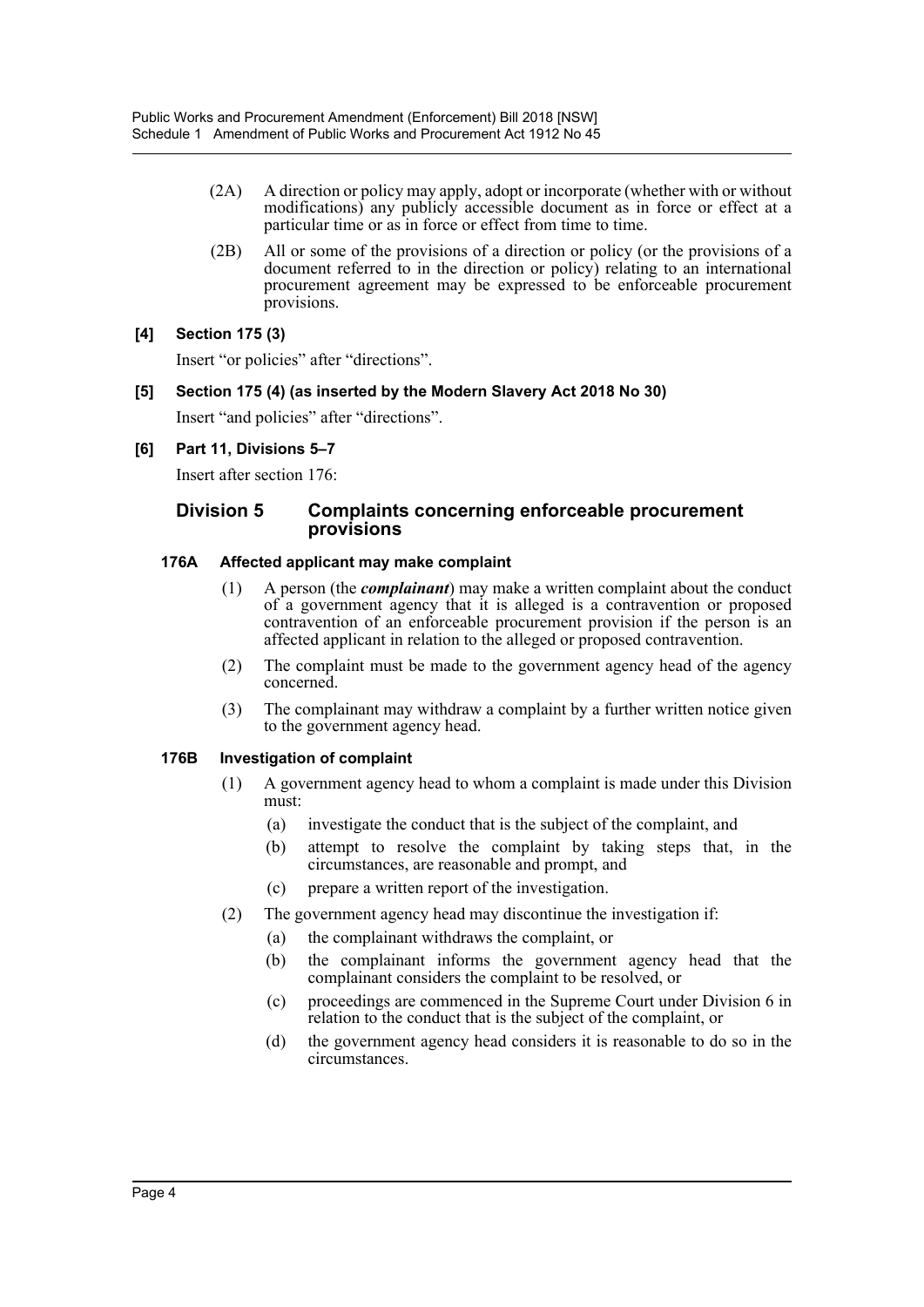- (3) The government agency head must discontinue the investigation if:
	- (a) the Supreme Court makes either of the following findings in proceedings commenced under Division 6 in relation to the conduct the subject of the complaint:
		- (i) that the conduct was a contravention of an enforceable procurement provision,
		- (ii) that the conduct was not a contravention of an enforceable procurement provision, or
	- (b) the continuation of the investigation would be likely to result in prejudice to the proper administration of justice.

#### **176C Suspension of procurement**

- (1) A government agency head to whom a complaint is made under this Division must suspend all processes involved in the procurement that the government agency head considers would adversely affect the complainant's participation in the procurement if the processes were continued.
- (2) However, subsection (1) does not apply if:
	- (a) a public interest certificate has already been issued in respect of the procurement, or
	- (b) a contract for the procurement has already been entered into.
- (3) The government agency head must ensure that suspended processes remain suspended until the time when the earliest of the following occurs:
	- (a) the complainant withdraws the complaint,
	- (b) the complainant informs the government agency head that the complainant considers the complaint to be resolved,
	- (c) a public interest certificate is issued in respect of the procurement after the complaint is made,
	- (d) proceedings are commenced in the Supreme Court under Division 6 in relation to the conduct that is the subject of the complaint.

**Note.** The Supreme Court may grant an interim injunction under section 176D to prevent the continuation of conduct that may be a contravention of an enforceable procurement provision pending a final determination on the issue.

- (4) When a complaint relates to a refusal or failure to include a supplier on a procurement list or procurement panel:
	- (a) if the process for compiling the list or establishing the panel has not yet ended—the suspension of processes involved in the procurement must include the process of compiling the list or establishing the panel, and
	- (b) if the process for compiling the list or establishing the panel has ended—the suspension of processes involved in the procurement does not prevent the use of other suppliers on the list or panel for procurements.
- (5) For procurement lists that have already been compiled and to which new suppliers may be added, subsection (4) does not prevent:
	- (a) the addition of new suppliers to the list, or
	- (b) the use of suppliers who are already included on the list.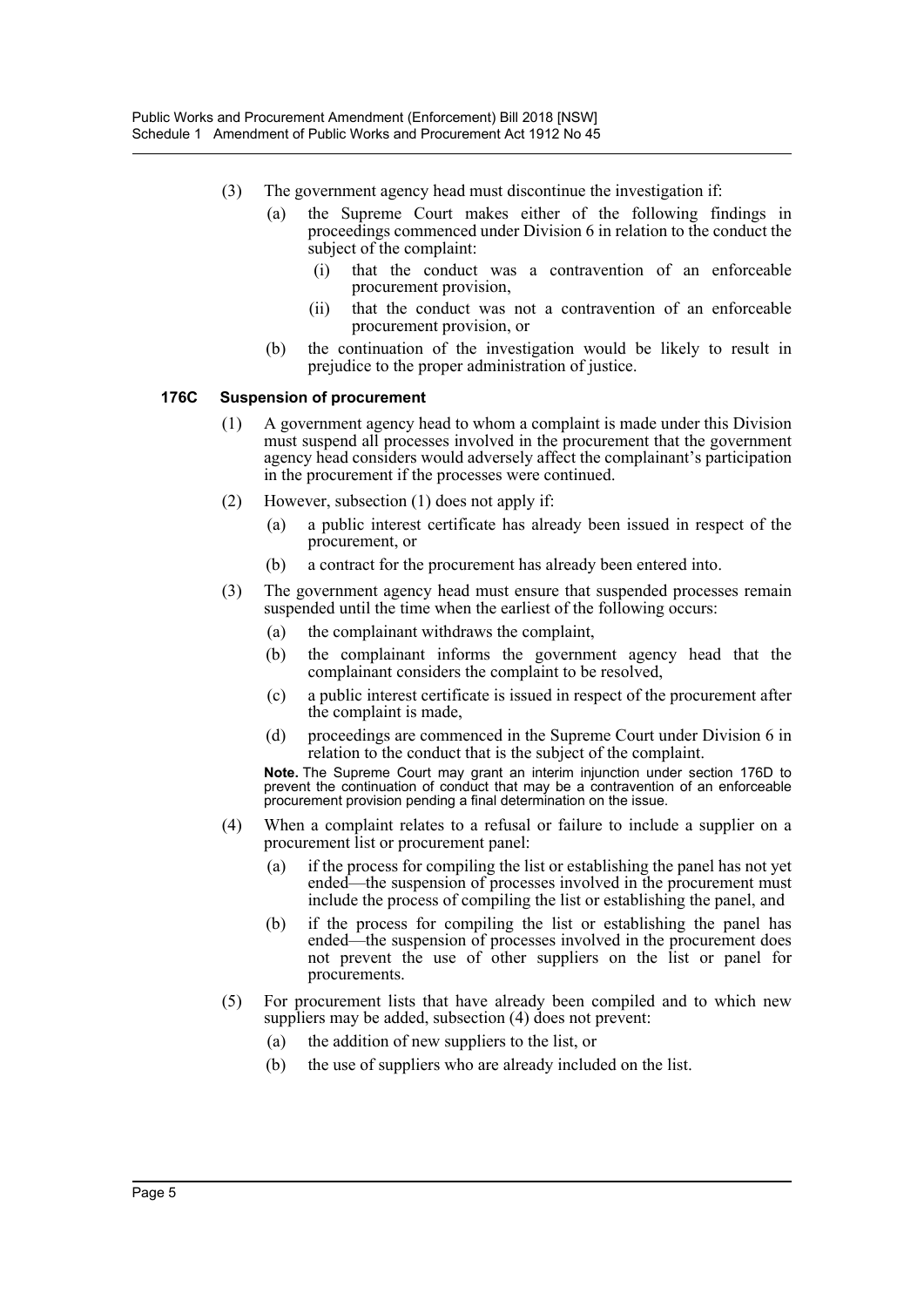### **Division 6 Injunctions and compensation for contraventions of enforceable procurement provisions**

#### **176D Supreme Court may grant injunctions**

- (1) If a government agency has contravened, is contravening or is proposing to contravene an enforceable procurement provision, the Supreme Court may, on the application of an affected applicant, grant an injunction restraining the agency from doing so or requiring the agency to do any act or thing necessary to avoid or remedy the contravention or proposed contravention.
- (2) The Supreme Court may not grant an injunction under this section if the Court is satisfied that a contract has already been entered into for the procurement concerned.
- (3) The Supreme Court may grant an interim injunction pending determination of an application under this section if the Court thinks it is desirable to do so.
- (4) However, the Supreme Court may not grant an interim injunction if a public interest certificate has been issued in respect of the procurement concerned unless the Court is satisfied that it would be in the public interest to do so.
- (5) In determining whether to grant an injunction under this section, the Supreme Court must consider whether:
	- (a) the grant of the injunction would result in a significant delay to the procurement concerned, and
	- (b) the making of an order under section 176F for the contravention or proposed contravention would be a more appropriate remedy in the circumstances.
- (6) The power of the Supreme Court to grant an injunction under this section restraining a government agency from engaging in conduct may be exercised:
	- (a) whether or not it appears to the Court that the agency intends to engage again, or to continue to engage, in conduct of that kind, and
	- (b) whether or not the agency has previously engaged in conduct of that kind, and
	- (c) whether or not there is an imminent danger of substantial damage to any person if the agency engages in conduct of that kind.
- (7) If the government agency is not a corporation, an injunction under this section may be addressed to the government agency head for the agency.
- (8) The Supreme Court may discharge or vary an injunction granted under this section.

#### **176E Preconditions for granting injunctions**

- (1) This section provides for certain procedural preconditions before an injunction may be granted under section 176D.
- (2) An injunction is not to be granted unless the Supreme Court is satisfied that the application for the injunction was made:
	- (a) for a contravention that is alleged to have occurred—within 10 days or any other period prescribed by the regulations after the later of the following days:
		- (i) the day on which the alleged contravention occurred,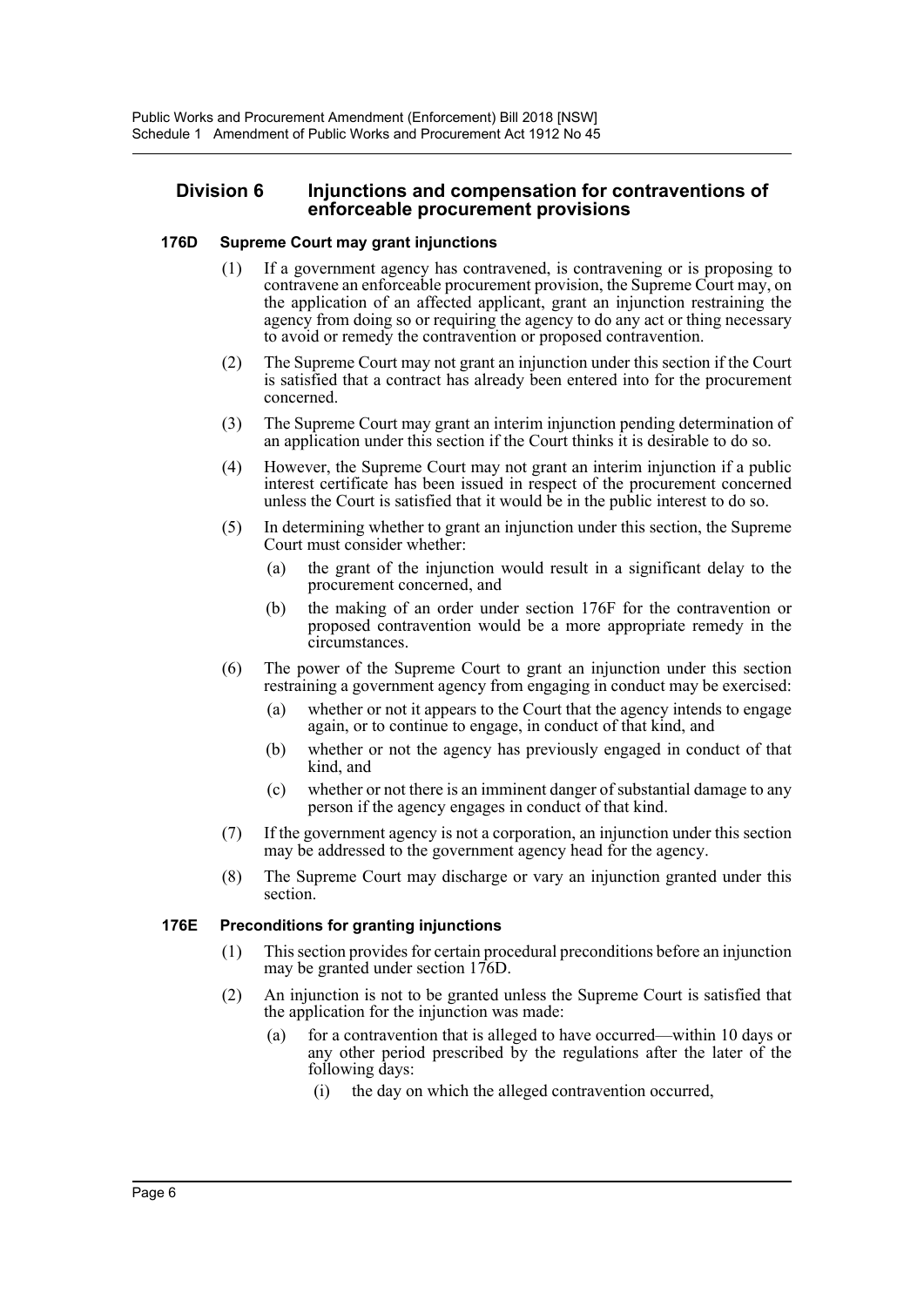- (ii) the day on which the applicant became aware, or ought reasonably to have become aware, of the alleged contravention, or
- (b) for a contravention that it is alleged is occurring—within 10 days or any other period prescribed by the regulations after the day on which the applicant became aware, or ought reasonably to have become aware, of the alleged contravention, or
- (c) for an alleged proposed contravention—within 10 days or any other period prescribed by the regulations after the day on which the applicant became aware, or ought reasonably to have become aware, of the alleged proposed contravention, or
- (d) within any longer period as may be allowed by the Court.
- (3) The Supreme Court must not allow a longer period under subsection (2) (d) unless the Court is satisfied that:
	- (a) the applicant's failure to make the application within the applicable period referred to in subsection  $(2)$   $(a)$ ,  $(b)$  or  $(c)$  is attributable to the applicant's reasonable attempt to resolve the complaint as referred to in subsection (4) (b), or
	- (b) there are special circumstances that warrant allowing a longer period.
- (4) Also, an injunction is not to be granted unless the Supreme Court is satisfied that:
	- (a) the applicant has made a complaint under Division 5 concerning the conduct of a government agency for which the injunction is sought, and
	- (b) if the Court considers that it would have been reasonable for the applicant for the injunction to have attempted to resolve the complaint—the applicant has made a reasonable attempt to resolve the complaint before applying for the injunction.

#### **176F Compensation for contravention**

- (1) If a government agency has contravened, is contravening or is proposing to contravene an enforceable procurement provision, the Supreme Court may, on the application of an affected applicant, make an order for the payment of compensation to the applicant in respect of the contravention or proposed contravention.
- (2) The amount of compensation ordered must not exceed the sum of:
	- (a) the reasonable procurement process expenditure incurred by the applicant, and
	- (b) the reasonable expenditure incurred by the applicant in connection with making a complaint under Division 5 about the contravention or proposed contravention, and
	- (c) the reasonable expenditure incurred by the applicant in connection with making a reasonable attempt to resolve the complaint.
- (3) Despite subsection (2):
	- (a) an amount of compensation cannot include:
		- (i) expenditure in connection with making or attempting to resolve a complaint if it is incurred after the affected applicant ought reasonably to have known that litigation was likely, or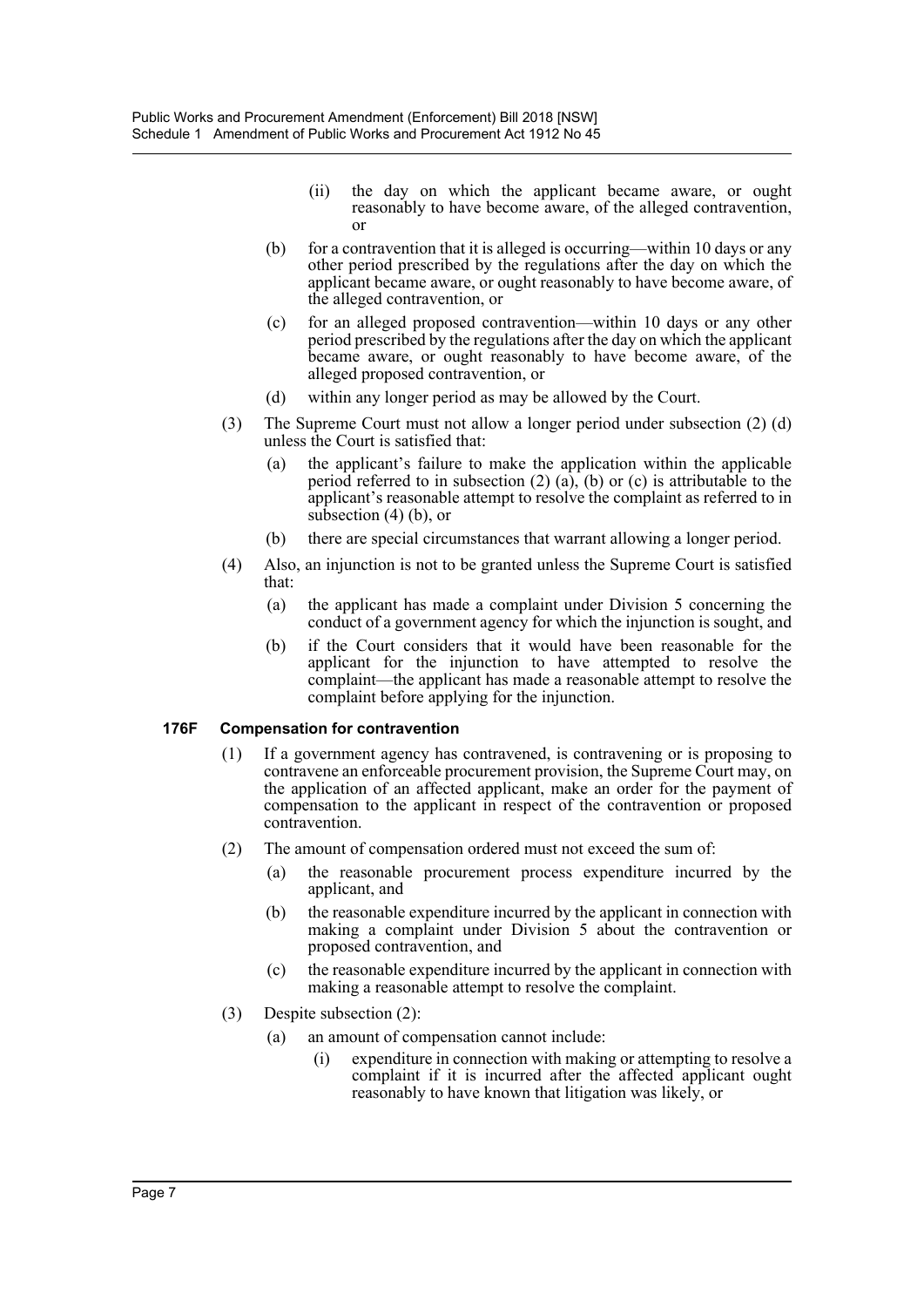- (ii) costs already awarded by a court or tribunal to the affected applicant in respect of proceedings before the court or tribunal, and
- (b) costs cannot be awarded by a court or tribunal to the affected applicant in respect of proceedings before the court or tribunal after an amount of compensation is ordered if the amount already includes those costs.
- (4) If the government agency is not a corporation, the order may be made against the State rather than the agency.
- (5) In this section:
	- *procurement process expenditure*, in relation to a procurement, means:
		- (a) the expenditure in preparing a tender, expression of interest or request for tender for the procurement, and
		- (b) the expenditure in applying for inclusion in a procurement list used for the procurement, and
		- (c) the expenditure in tendering for inclusion in a procurement panel used for the procurement.

#### **176G Public interest certificates**

A government agency head may issue a written certificate (a *public interest certificate*) stating that it is not in the public interest for a specified procurement to be suspended while:

- (a) a complaint made under Division 5 is being investigated, or
- (b) an application for an injunction made under section 176D is being considered.

#### **176H Rules of court**

- (1) Rules of court may be made under the *Supreme Court Act 1970* or the *Civil Procedure Act 2005*, not inconsistent with this Act or the regulations, regulating practice and procedure in respect of proceedings in the Supreme Court under this Division.
- (2) Subsection (1) does not limit the rule-making powers conferred by the *Supreme Court Act 1970* or the *Civil Procedure Act 2005*.

#### **176I Division does not limit remedial powers of Supreme Court**

This Division does not limit any power that the Supreme Court has apart from this Division to provide remedies for contraventions or proposed contraventions of enforceable procurement provisions.

# **Division 7 General**

#### **176J Contravention of enforceable procurement provision does not affect validity of contract**

A contravention of an enforceable procurement provision does not affect the validity of any contract.

#### **[7] Section 177 Delegation of functions by government agencies**

Omit section 177 (b). Insert instead:

(b) any Board direction or policy, or